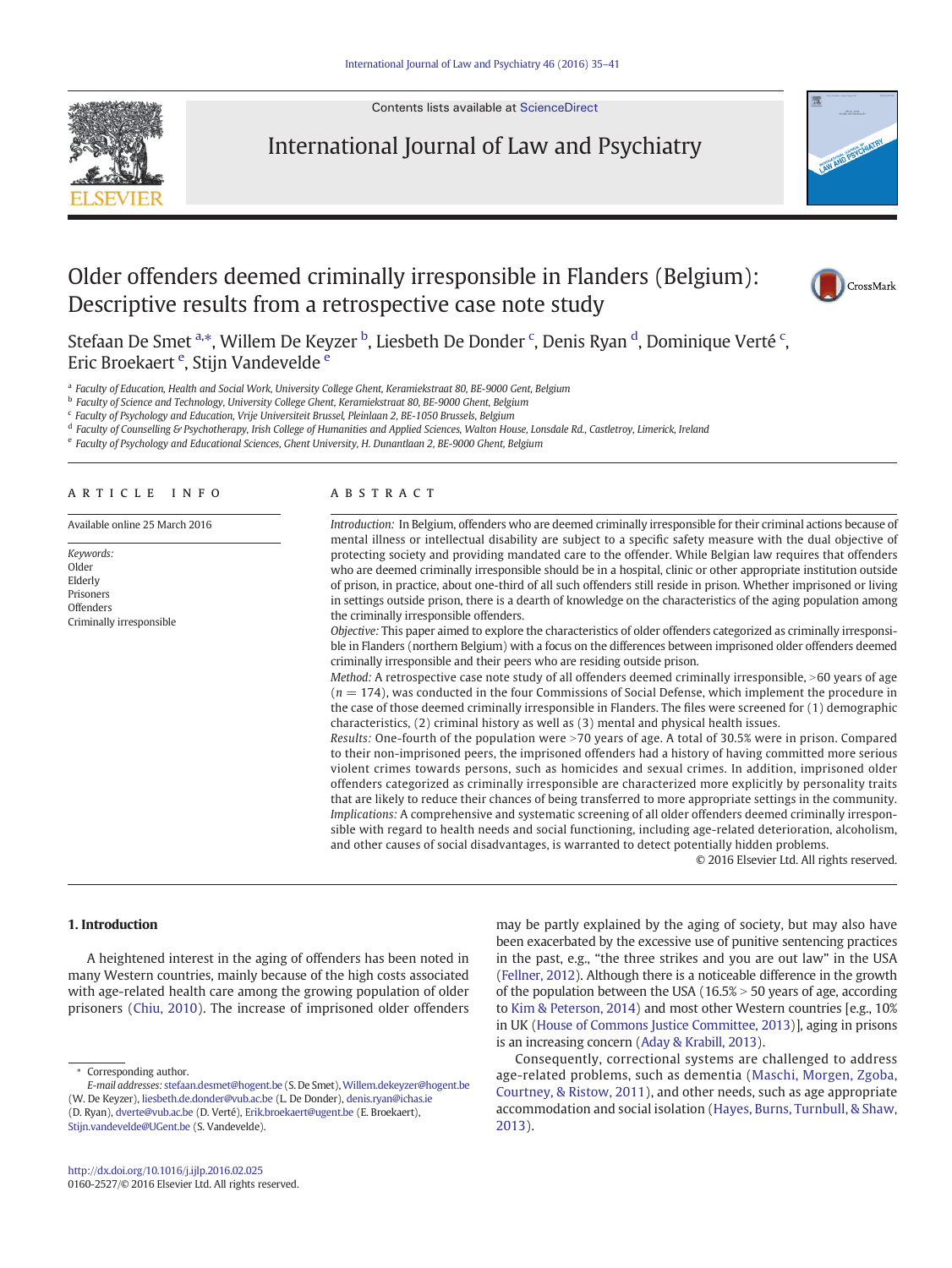Internationally, most contemporary legal systems incorporate the principle of "legal insanity" for offenders diagnosed with mental disorders ([Kalis & Meynen, 2014\)](#page-6-0). According to this principle, offenders should be provided with appropriate care where they are either unable, or can only to a certain degree, be held criminally responsible for their offences [\(Penney, Morgan, & Simpson, 2013\)](#page-6-0).

In this context, the Belgian law applies a dichotomized model in which offenders are considered either fully responsible or fully irresponsible for their criminal acts [\(Protais, 2014\)](#page-6-0). In cases where individuals have the legal capacity to be responsible for their crimes, offenders can be found guilty by a judge or court and in such cases are subjected to a sentence, which is—in case of imprisonment—predetermined in time. On the other hand, criminal offenders who are evaluated by an expertpsychiatrist during the investigation process and found to be criminally irresponsible become subject to the so-called "measure of internment", which is indeterminate in time ([Vandevelde et al., 2011](#page-6-0)). This judicial measure is aimed (1) at safeguarding society against dangerous offenders and—at the same time—(2) at treating the offenders who are considered as patients or as persons who should be supported, due to mental illness or intellectual disabilities [\(Van Assche, 2013](#page-6-0)). Up until now, the Commission of Social Defense (CSD) is responsible for the implementation and evaluation of the measure which means that it is the Commission's prerogative to decide on where the offender is referred to ([Cosyns, 2005](#page-5-0)). The CSD also decides on the duration and termination of the measure, based on an evaluation of the "social dangerousness" of the individual and an improvement in the condition (e.g., the psychiatric illness) on which the measure is based [\(Vandevelde et al., 2011](#page-6-0)). Given the insufficient capacity of (forensic) care facilities in Belgium, many offenders deemed criminally irresponsible are sent to prison, often without substantial care provision [\(Vandevelde et al., 2011\)](#page-6-0). In 2011, 28.3% ( $n = 1158$ ) of all Belgian offenders deemed criminally irresponsible ( $n = 4093$ ) were imprisoned in regular prisons ([Moens & Pauwelyn, 2012\)](#page-6-0). Furthermore, 45.2% ( $n =$ 2,255) of the offenders deemed criminally irresponsible were managed within probation services, either living independently at home, or in other services such as specialized forensic units, regular mental health care settings or facilities for people with intellectual disabilities [\(Moens & Pauwelyn, 2012\)](#page-6-0). Because of the precarious living conditions of imprisoned offenders deemed criminally irresponsible and the expectation that care provision outside prisons could not be created in a short amount of time, imprisoned offenders deemed criminally irresponsible have been separated in most prisons from the other prisoners and since 2007 they have been looked after by small multidisciplinary care teams. However, it cannot be ignored that these care teams are seriously understaffed in number and are only capable of dealing with the most immediate and basic care needs. Despite some additional initiatives that have been undertaken in some prisons, e.g., for those with intellectual disabilities [\(Vanden Hende, Caris, and De Block-Bury](#page-6-0) [\(2005\)](#page-6-0), the overall situation of those offenders deemed criminally irresponsible accommodated in prison still remains at a substandard level; a situation for which Belgium has repeatedly been criticized by the European Court of Human Rights (ECHR).

At the time of the present study (2011), the Flemish population (the Dutch-speaking part of Belgium) of offenders deemed criminally irresponsible numbered 1962 [\(Moens & Pauwelyn, 2012\)](#page-6-0), of whom 8.9% were >60 years of age ( $n = 174$ ). The main aim of the present study is to describe the situation of older offenders deemed criminally irresponsible in Flanders with respect to (1) demographic characteristics; (2) crime history; and (3) mental and physical health issues. As a substantial number of offenders deemed criminally irresponsible reside in prison and because a prison environment is not considered to be the most suitable environment for treatment, we have compared these characteristics for imprisoned offenders deemed criminally irresponsible and their non-imprisoned counterparts. As this is—to our knowledge—one of the first studies that tackles this question, the article reports on information that has not been available up until now. In the discussion, we will reflect on the most pertinent findings, and make recommendations on how meeting the dual mandate which requires the provision of appropriate care to older criminally irresponsible offenders, while simultaneously protecting society, could be more optimally delivered in Belgium and internationally. Specific attention will be given to what we could learn from the differences between imprisoned and non-imprisoned older criminally irresponsible offenders.

# 2. Method

# 2.1. Setting and participants

A retrospective case note study of older offenders deemed criminally irresponsible was conducted in the four CSDs in Flanders, which are established in the regional cities of Ghent, Brussels, Antwerp, and Leuven. The Commissions' secretariats manage the files in which information from various sources is recorded, e.g., compliance with probation rules, periodic social reports, police reports, observation reports, psychological reports, and notifications of transfers or absence without permission. The CSD takes all judicial decisions concerning alterations in the probation rules, changes in the care trajectory, and if applicable, cessation of the status of criminal irresponsibility based on these files.

The inclusion criteria for the study were as follows: (1) case files of persons subjected to the measure of legal insanity at the time of the study; and  $(2)$  those  $>60$  years of age.

#### 2.2. Procedure and instruments

Since there is no central data management system across the four CSDs in Flanders, the relevant files were manually extracted from the case files in each of the four CSD secretariats. Between December 2010 and January 2011, the files of all 174 offenders deemed criminally irresponsible >60 years of age were identified. A codebook of 112 items was created comprising socio-demographic characteristics, criminal history factors, and psychiatric as well as the physical health issues of the offenders. The codebook was digitalized using Snap survey software (Snapsurveys, London, UK—version Snap 10 Professional, 2014). Although Snap is primarily intended as an online web application, it was used in this study as a stand-alone data input system on a laptop. The digital inputting of data was carried out onsite by the first author. This procedure enabled a congruent and uniform process of data collection and any chances of input errors were minimized.

# 2.3. Data analysis

Descriptive statistics (frequencies and crosstabs) were applied to map the characteristics of the older offenders deemed criminally irresponsible. Chi-square statistics were used to evaluate the differences between older imprisoned and non-imprisoned offenders deemed criminally irresponsible at a bivariate level. All analyses were performed in SPSS 20.0 using a statistical significance threshold of  $p < 0.05$ . In the results section of this paper, statistically significant results have been indicated in the tables by the symbol \*.

# 2.4. Ethical considerations

Ethical approval (B.U.N. 14320109752) from the Ethics Committee of the University Hospital of the Vrije Universiteit Brussel (Free University of Brussels) was obtained, as well as authorization from the Belgian Federal Public Service for Justice to conduct the study. Only the first author had access to the records and data were analyzed confidentially and reported anonymously.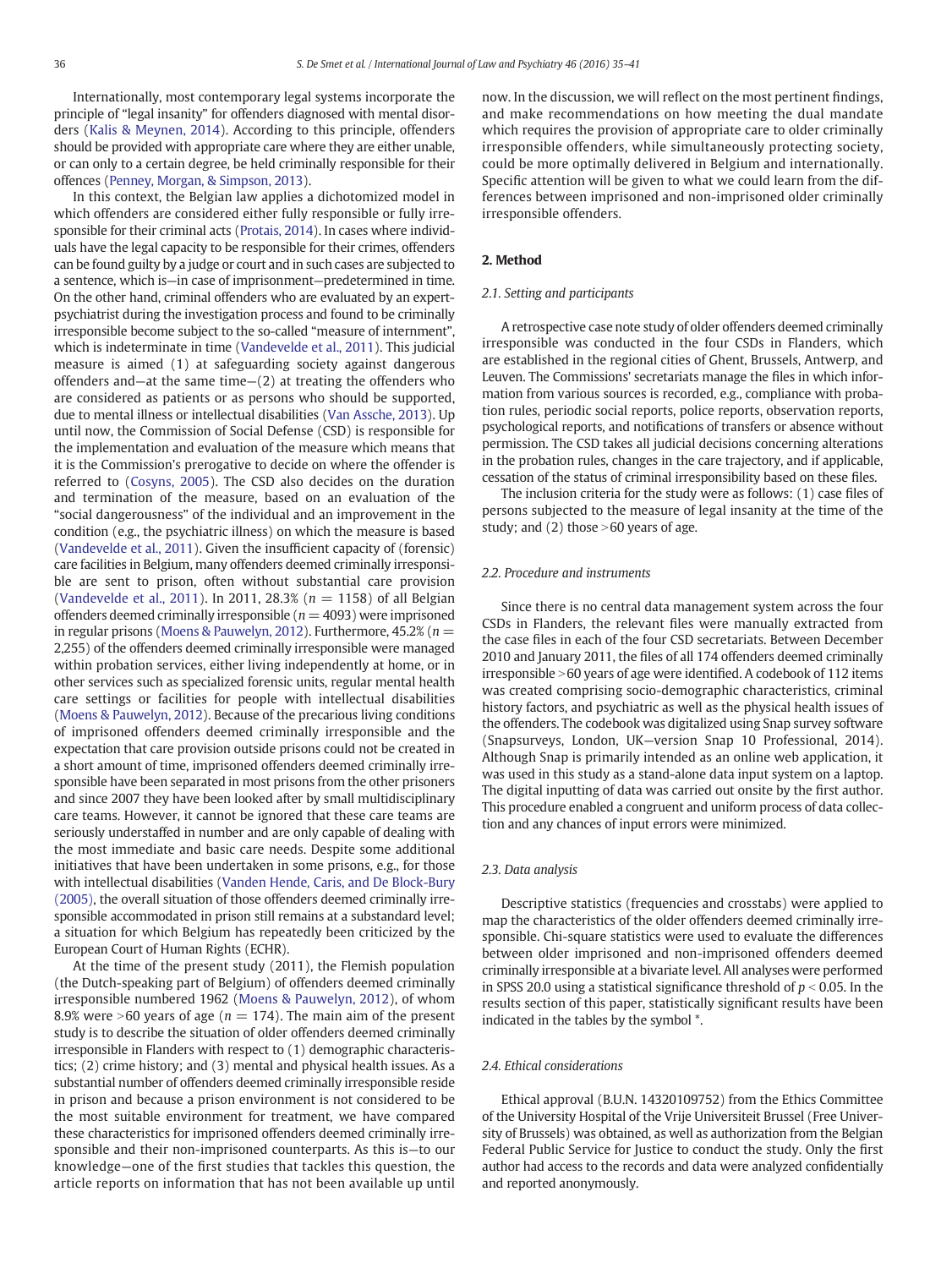# 3. Results

# 3.1. Demographic characteristics

Of the 174 offenders in this study, sixty-eight (39.0%) were accommodated in institutional care facilities outside of prison settings, of whom 55.7% ( $n = 37$ ) were in specialized geriatric facilities and 45.3%  $(n = 31)$  were in mental health care. Nearly one-third of the offenders (30.5%  $[n = 53]$ ) were still imprisoned and 29.9%  $(n = 52)$  lived at home. In one case, the current place of residence was unclear.

In Table 1, the demographic characteristics of older offenders deemed criminally irresponsible are summarized. The population was mainly male (90.1%), with a mean age of approximately 67 years. Most of the older offenders deemed criminally irresponsible were of Belgian nationality (95.9%). The majority were poorly educated; indeed,  $>50\%$  of the offenders had only completed a primary education. Moreover, in 29.9% of the files, functional illiteracy and/or problems in calculating were reported. None of the differences between IOs and NIOs were statistical significant in Table 1.

Table 2 shows the negative life events experienced by older offenders deemed criminally irresponsible. Only the prevalence rates of  $>10\%$  are shown. Generally, it appears that about three in four of the older offenders deemed criminally irresponsible experienced physically or mentally threatening living conditions at a young age  $($  <18 years). Psychological violence and neglect, physical violence, domestic violence within the family, and alcoholism of the parents was prevalent in at least one-fifth of the cases. More than one in three of the sample had at least one period in institutional care during childhood.

With respect to negative life events, no statistically significant differences emerged between IOs and NIOs. Nevertheless, it seems that IOs experienced more psychological neglect (IO, 30.2% vs. NIO, 19.8%) and had a more substantial history of institutional admissions than NIOs (IO, 39.6% vs. NIO, 29.1%).

#### Table 1

Demographic characteristics of older imprisoned (IOs) and non-imprisoned offenders deemed criminally irresponsible (NIOs).

|                               |                             | IO       |                | NIO    |                | Total |                |
|-------------------------------|-----------------------------|----------|----------------|--------|----------------|-------|----------------|
|                               |                             | %<br>N   |                | %<br>N |                | %     | N              |
|                               |                             |          | 53             |        | 110            |       | 173            |
| Age                           | $60 - 69$ years             | 77.4     | 41             | 74.2   | 89             | 75.1  | 130            |
|                               | 70-79 years                 | 20.8     | 11             | 20     | 24             | 20.2  | 35             |
|                               | 80 years or older           | 1.9      | $\mathbf{1}$   | 5.8    | 7              | 4.6   | 8              |
| Gender                        | Female                      | 5.7      | 3              | 11.7   | 14             | 9.9   | 17             |
|                               | Male                        | 94.3     | 50             | 88.3   | 106            | 90.1  | 156            |
| Nationality                   | Belgian                     | 92.5     | 49             | 95.8   | 115            | 94.8  | 164            |
|                               | Other                       | 5.7      | 3              | 3.3    | 4              | 4.0   | 7              |
|                               | Unknown                     | 1.9      | $\mathbf{1}$   | 0.8    | 1              | 1.2   | $\overline{2}$ |
| Marital status                | Married                     | 7.5      | $\overline{4}$ | 20.8   | 25             | 16.8  | 29             |
|                               | Never married               | 43.4     | 23             | 33.3   | 40             | 36.4  | 63             |
|                               | Divorced                    | 39.6     | 21             | 35.0   | 42             | 36.4  | 63             |
|                               | Widowed                     | 3.8      | $\mathcal{L}$  | 8.3    | 10             | 6.9   | 12             |
|                               | Other                       | $\Omega$ | $\Omega$       | 3.8    | $\overline{2}$ | 1.2   | $\overline{2}$ |
|                               | Unknown                     | 5.7      | 3              | 0.8    | 1              | 2.9   | 4              |
| Highest level<br>of education | Primary education           | 56.6     | 30             | 56.7   | 68             | 56.6  | 98             |
|                               | Secondary education         | 35.8     | 19             | 24.2   | 29             | 27.7  | 48             |
|                               | Higher education            | 3.8      | 2              | 9.2    | 11             | 7.5   | 13             |
|                               | Adult education             | $\Omega$ | $\Omega$       | 5      | 6              | 3.5   | 6              |
|                               | Unknown                     | 3.8      | $\mathcal{D}$  | 5      | 6              | 4.6   | 8              |
| Employment                    | Skilled employment          | 42.2     | 19             | 43.6   | 48             | 43.2  | 67             |
|                               | Unskilled employment        | 51.1     | 23             | 46.4   | 51             | 47.7  | 74             |
|                               | Executive/higher management | 4.4      | $\overline{2}$ | 6.4    | 7              | 5.1   | 9              |
|                               | Army                        | 2.2      | $\mathbf{1}$   | 3.6    | 4              | 2.9   | 5              |
|                               | Other                       | $\Omega$ | $\Omega$       | 1.8    | $\overline{2}$ | 1.3   | $\overline{2}$ |

#### Table 2

Negative life events experienced by older imprisoned (IOs) and non-imprisoned criminally irresponsible offenders (NIOs).

|                                               | IO   |    | <b>NIO</b> |     | Total |     |
|-----------------------------------------------|------|----|------------|-----|-------|-----|
|                                               | %    | N  | %          | N   | %     | N   |
| Negative life experiences (<18 years)         |      | 53 |            | 116 |       | 169 |
| No obvious negative life experiences reported | 22.6 | 12 | 25         | 29  | 24.3  | 41  |
| Psychological neglect                         | 30.2 | 16 | 19.8       | 23  | 23.1  | 39  |
| Physical violence                             | 26.4 | 14 | 19.8       | 23  | 21.9  | 37  |
| Domestic violence-many conflicts              | 22.6 | 12 | 20.7       | 24  | 21.3  | 36  |
| Alcoholism-parents                            | 18.9 | 10 | 20.8       | 25  | 20.2  | 35  |
| Sexual abuse                                  | 13.2 | 7  | 15.5       | 18  | 14.7  | 25  |
| • Sexual abuse by others                      | 7.5  | 4  | 11.2       | 13  | 10.0  | 17  |
| • Sexual abuse by own parents                 | 5.7  | 3  | 4.3        | 5   | 4.7   | 8   |
| Repression of the child                       | 15.1 | 8  | 14.7       | 17  | 14.7  | 25  |
| Death of one or both parents                  | 13.2 | 7  | 14.7       | 17  | 14.1  | 24  |
| Physical neglect                              | 11.3 | 6  | 12.1       | 14  | 11.8  | 20  |
| Unknown/unreliable reporting                  |      | 9  | 8.6        | 10  | 11.2  | 19  |
| Psychiatric illnesses involving parents       |      | 6  | 10.3       | 12  | 10.6  | 18  |
| Psychiatric illnesses involving siblings      | 7.5  | 4  | 12.1       | 14  | 10.6  | 18  |
| Child labor                                   | 9.4  | 5  | 10.3       | 12  | 10.0  | 17  |
| Institutions during childhood (<18 years)     |      |    |            |     |       |     |
| No history of institutional admissions        | 60.4 | 32 | 70.9       | 83  | 67.6  | 115 |
| Institution for special youth care            | 13.2 | 7  | 10.3       | 12  | 11.2  | 19  |
| Boarding school                               | 11.3 | 6  | 11.1       | 13  | 11.2  | 19  |
| Reformatory school                            | 11.3 | 6  | 6          | 7   | 7.6   | 13  |
| Unknown                                       | 11.3 | 6  | 6          | 7   | 7.6   | 13  |
| Child and adolescent psychiatry               | 7.5  | 4  | 6.8        | 8   | 7.1   | 12  |
| Adult psychiatry                              |      | 2  | 6          | 7   | 5.3   | 9   |
| Service for persons with a disability         |      | 4  | 4.3        | 5   | 5.3   | 9   |

 $*$  p < 0.05.

#### 3.2. Crime history

Table 3 presents an overview of offences committed at least once during the lifetime of these offenders. Sexual offences were the most prevalent, with approximately 55.5% of all older offenders deemed criminally irresponsible having committed rape and violent sexual offences and approximately 38.2% having a history of indecent assault without violence at least once in their lifetime. Minors were the most

#### Table 3

Offences committed at least once during lifetime by older imprisoned (IOs) and nonimprisoned criminal irresponsible offenders (NIOs).

|                                                          | IO   |                | <b>NIO</b> |                | Total |     |
|----------------------------------------------------------|------|----------------|------------|----------------|-------|-----|
|                                                          | %    | N              | %          | N              | %     | N   |
|                                                          |      | 53             |            | 120            |       | 173 |
| Rape and indecent assault by violence*                   | 81.1 | 43             | 44.2       | 53             | 55.5  | 96  |
| Theft                                                    | 52.8 | 28             | 41.7       | 50             | 45.1  | 78  |
| Indecent assault and sexual offences<br>without violence | 45.3 | 24             | 35.0       | 42             | 38.2  | 66  |
| Battery and violence to persons                          | 43.4 | 23             | 29.2       | 35             | 33.5  | 58  |
| Defamation, slander, and insults                         | 32.1 | 17             | 30.0       | 36             | 30.6  | 53  |
| Homicide                                                 | 24.5 | 13             | 16.7       | 20             | 19.1  | 33  |
| Fraud and dishonesty                                     | 18.9 | 10             | 15.8       | 19             | 16.8  | 29  |
| Attempted homicide*                                      | 22.6 | 12             | 10.8       | 13             | 14.5  | 25  |
| Destruction or damage to property                        | 13.2 | 7              | 11.7       | 14             | 12.1  | 21  |
| Illegal possession of arms                               | 9.4  | 5              | 9.2        | 11             | 9.2   | 16  |
| Arson*                                                   | 17.0 | 9              | 5.0        | 6              | 5.8   | 10  |
| Drug-related offences                                    | 3.8  | $\overline{2}$ | 1.7        | $\overline{2}$ | 3.5   | 6   |
| Type of victim of sexual offences                        | %    | N              | %          | Ν              | %     | Ν   |
|                                                          |      | 53             |            | 120            |       | 173 |
| Minor, no family, victim known*                          | 47.2 | 25             | 24.2       | 29             | 31.2  | 54  |
| Minor, no family, victim unknown                         | 28.3 | 15             | 26.7       | 32             | 27.2  | 47  |
| Minor within a family*                                   | 28.3 | 15             | 10.8       | 13             | 16.2  | 28  |
| Adult, no family, victim known                           | 15.1 | 8              | 8.3        | 10             | 10.4  | 18  |
| Adult, no family, victim unknown                         | 17.0 | 9              | 7.5        | 9              | 10.4  | 18  |
| Adult within a family*                                   | 17.0 | 9              | 5.8        | 7              | 9.2   | 16  |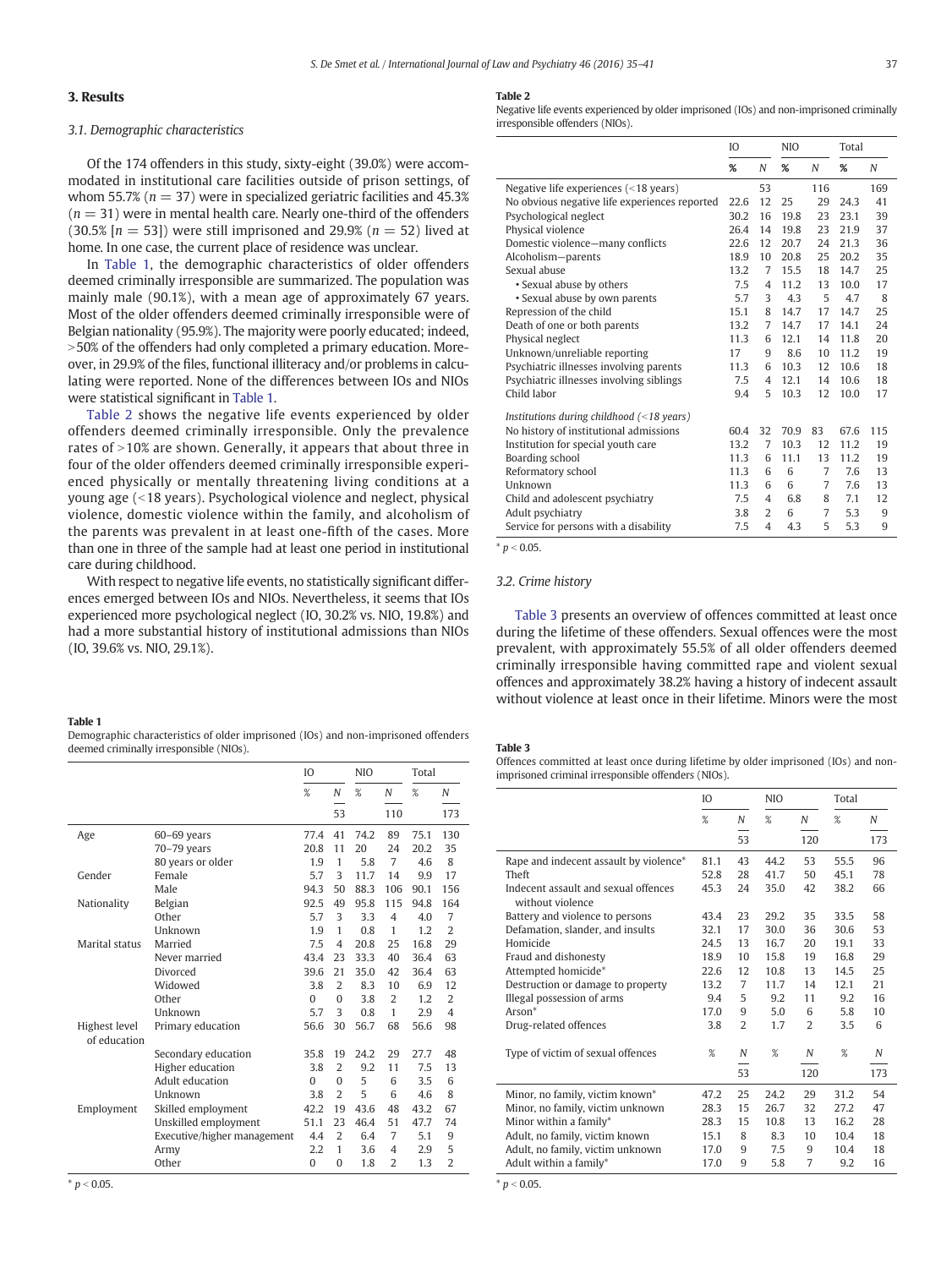prevalent victims. Within the sample, 31.2% committed at least one sexual offence against minors they knew, 27.2% committed at least one offence against minors who they did not know, and 16.2% committed a sexual crime against a minor in their own family.

In nearly 13% of the cases, unequivocal references to delinquency under18 years of age were found in the case files. Within the sample 63.2% already had a criminal record before the current measure legal insanity, including 26.4% who had been the subject of at least one other measure of legal insanity previously. The mean duration of the current measure of legal insanity was 13.7 years ( $SD = 11.9$  years, median  $= 10.4$  years, minimum  $= 0.0$  years, and maximum  $=$ 44.7 years).

The mean age at the first conviction was 40.1 years (SD, 13.8 years, median, 39.0 years, minimum 16.0 years, and maximum  $=$ 85.0 years). 35.1% were  $>$  50 years of age when they were convicted for the first time. The proportion of first-time offenders  $>60$  years of age was  $16.7\%$  and  $2.9\%$  for those  $>70$  years of age.

Recidivism seemed to be a feature of the cohort, in that several of the cohort continued to commit crimes at an older age; specifically, 33.1% of the sample were condemned for new offences when they were between 50 and 61 years of age, with approximately 25.6% condemned for new offences when they were  $>60$  years of age.

Older IOs committed sexual offences with violence more often than NIOs (IO, 81.1% vs. NIO, 44.2%);  $X^2$  (1, N = 173) = 20.34, p = .00001, and without violence (IO, 45.3% vs. NIO, 35.0%);  $X^2$  (1, N = 173) = 1.65,  $p = 0.11$ , NS). The most striking results concern sexual offences towards minors where the victim was known to the perpetrator  $(10, 47.2\% \text{ vs. NIO}, 4.2\%); X^2(1, N = 173) = 9.06, p = .003$  and towards minors within the family (IO, 28.3% vs. NIO, 10.8%);  $X^2$  (1,  $N = 173$ ) = 8,27,  $p = 0.004$ . Those IOs convicted of serious violent crimes were more frequently imprisoned due to battery and violence to persons (IO, 43.4% vs. NIO, 29.2%);  $X^2$  (1,  $N = 173$ ) = 3.34,  $p = 0.07$ , NS, homicide (IO, 24.5% vs. NIO, 16.7%);  $X^2$  (1,  $N = 173$ ) = 1.47,  $p = 0.23$ , NS, and attempted homicide (IO, 22.6% vs. NIO, 10.8%);  $X^2$  (1, N = 173) = 4.15,  $p = 0.04$  than NIOs. Arson was also a more frequently reported crime among IOs (17.0%) than NIOs (5.0%);  $X^2$  (1,  $N = 173$ ) = 6.66,  $p = .001$ .

# 3.3. Health

# 3.3.1. Physical health

Although not all files contained systematically recorded information about the health status of the sample, the presence of physical disorders from the past could be retrieved in many cases, e.g., from the reports carried out by psychiatrists or social workers. In Table 4, physical disorders before and after 50 years of age are reported (only prevalence figures  $>5\%$  are included). Age-related disorders, such as diabetes, cardiovascular and lung disorders are reported to a greater extent later in life (after 50 years of age), whereas traumatic brain injuries and bone fractures were reported more frequently in those under 50 years of age.

The number of older criminally irresponsible IOs compared with NIOs was small and did not reveal any statistical significant results. Nevertheless, it appears that older criminally irresponsible IOs experienced somewhat more bone fractures before 50 years of age (IO, 15.1% vs. NIO, 4.2%);  $X^2$  (1,  $N = 173$ ) = 6.32,  $p = .001$ . Conversely, hypertension (IO, 11.3% vs. NIO, 24.2%);  $X^2$  (1,  $N = 173$ ) = 3.76,  $p = 0.05$  NS and lung diseases (IO, 3.8% vs. NIO, 8.3%) NS were less frequent among IOs than among NIOs.

#### 3.3.2. Mental health

Currently, the judicial classification that applies to offenders deemed criminally irresponsible in Belgium remains based on legislation that dates from the 1930s. As a result, archaic Dutch terminology is still in use nowadays and therefore we had to customize the terminology into the contemporary interpretation of the three categories used [\(Table 5](#page-4-0)). (1) It appears that the majority (60.9%) of the older offenders deemed criminally irresponsible have been declared criminal irresponsible for "miscellaneous" reasons, (2) one-fifth (21.8%) because of mental illness, and (3) one in five (20.7%) due to intellectual disability. Specific definitions of these categories are non-existent according to [Van Assche \(2013\)](#page-6-0). However, according to [Casselman et al. \(1997\),](#page-5-0) the category "miscellaneous" comprises a heterogeneous group of disorders that lead to "abnormal aggressive or seriously irresponsible behavior". In practice, this includes personality disorders, psychopathy, addiction problems, sexual disorders, and psycho-organic disorders. Mental illness refers to the presence of distinct psychiatric disorders that affect the sense of reality, e.g., psychotic disorders with hallucinations and delusions. According to the same authors, intellectual disability is defined by  $IO < 70$ .

In addition to the judicial classification, each expert psychiatric report in the case files included a reference to either a broad typology of problems (e.g., intellectual disability or psychiatric disorder) or a range of manifestations of behaviors or symptoms, which are summarized in [Table 5.](#page-4-0) In the vast majority of cases, specific DSM classifications appeared absent, i.e., in 91.3% and 94.2% of the cases for Axis 1 (main diagnoses, such as depression and schizophrenia) and Axis 2 (personality disorders, such as borderline personality disorder or antisocial personality disorder), respectively. Instead, psychiatric manifestations were described in a non-standardized jargon as presented in [Table 5](#page-4-0) (i.e., mental health problems and personality traits and behaviors).

Psychotic disorders appear to affect nearly half of the older offenders deemed criminally irresponsible. Alcoholism was diagnosed in onefourth of the sample and brain damage by substance abuse in one of

#### Table 4

Physical health problems of older imprisoned (IOs) and non-imprisoned criminal irresponsible offenders (NIOs).

|                                                 | $<$ 50 years of age |            |            |     |       |        | >50 years of age |    |            |          |       |     |
|-------------------------------------------------|---------------------|------------|------------|-----|-------|--------|------------------|----|------------|----------|-------|-----|
|                                                 | IO                  |            | <b>NIO</b> |     | Total |        | IO               |    | <b>NIO</b> |          | Total |     |
|                                                 | N<br>%              |            | $\%$       | Ν   | %     | Ν      | %                | Ν  | ℅          | Ν        | %     | N   |
|                                                 |                     | 53         |            | 120 |       | 173    |                  | 53 |            | 120      |       | 173 |
| <b>Diabetes</b>                                 | 5.7                 | 3          | 4.2        | ר   | 4.6   | 8      | 7.5              | 4  | 11.7       | 14       | 10.4  | 18  |
| Epilepsy                                        | 7.5                 | 4          | 5          | 6   | 5.8   | 10     | 3.8              |    |            | 6        | 4.6   | 8   |
| Brain injury (external trauma)                  | 13.2                |            | 9.2        | 11  | 10.4  | 18     | 1.9              |    | $\Omega$   | $\Omega$ | 0.6   |     |
| Brain damage alcohol/drugs                      | 1.9                 |            |            | b   | 4     |        | 7.5              |    | 8.3        | 10       | 8.1   | 14  |
| Cardiovascular-cholesterol                      | 5.7                 |            | 0          |     | 1.7   |        | 11.3             | 6  | 14.2       | 17       | 13.3  | 23  |
| Cardiovascular-stroke                           | 1.9                 |            | 1.7        |     | 1.7   |        | 7.5              | 4  | 8.3        | 10       | 8.1   | 14  |
| Cardiovascular-high blood pressure*             | 3.8                 |            | 3.3        | 4   | 3.5   | 6      | 11.3             | 6  | 24.2       | 29       | 20.2  | 35  |
| Bone fractures*                                 | 15.1                | 8          | 4.2        |     | 7.5   | 13     |                  |    | 5.8        | 7        | 4.0   |     |
| Respiratory diseases (excluding cancer and tbc) | $\mathbf{0}$        |            | 2.5        | ◠   | 1.7   | $\sim$ | 3.8              |    | 8.3        | 10       | 6.9   | 12  |
| Tuberculosis                                    | 5.7                 | $\sqrt{2}$ | 5          | b   | 5.2   | 9      |                  |    | 0.8        |          | 0.6   |     |

 $* n < 0.05$ .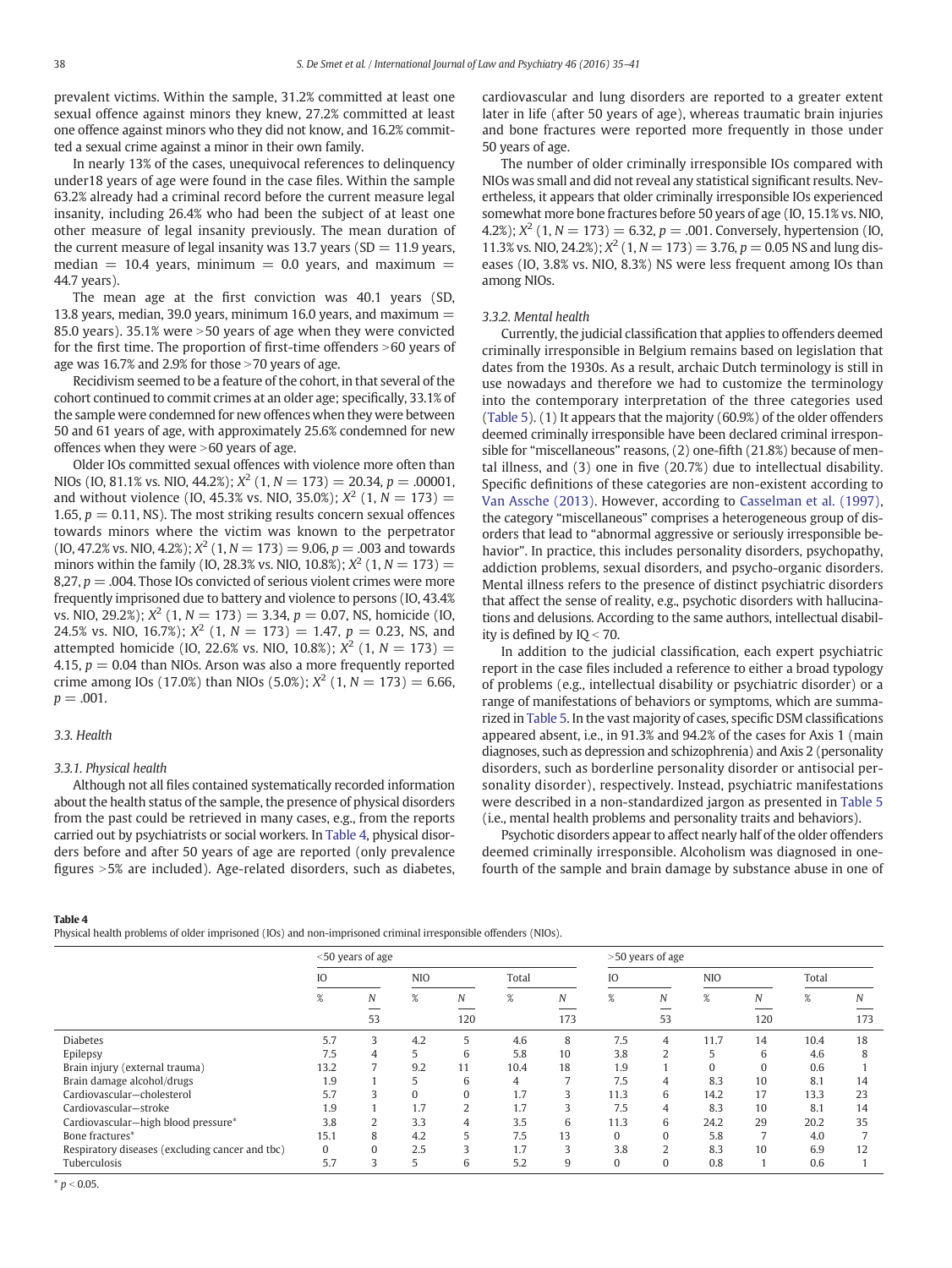#### <span id="page-4-0"></span>Table 5

Psychiatric characteristics of older imprisoned (IOs) and non-imprisoned offenders deemed criminally irresponsible (NIOs).

|                                            | IO.  |                |      | <b>NIO</b> |      |     |
|--------------------------------------------|------|----------------|------|------------|------|-----|
|                                            | %    | Ν              | %    | N          | %    | N   |
| Judicial classification legal insanity     |      | 51             |      | 116        |      | 167 |
| Intellectual disability ( $IQ < 70$ )      | 21.6 | 11             | 21.6 | 25         | 20.7 | 36  |
| Psychiatric illnesses                      | 15.7 | 8              | 25.0 | 29         | 21.8 | 37  |
| Miscellaneous                              | 62.7 | 32             | 53.4 | 62         | 60.9 | 94  |
| Mental health problems                     |      | 51             |      | 113        |      | 164 |
| Psychotic disorders                        | 47.1 | 24             | 48.7 | 55         | 48.2 | 79  |
| Alcoholism                                 | 23.5 | 12             | 28.3 | 32         | 26.8 | 44  |
| Sexual disorders                           | 29.4 | 15             | 16.8 | 19         | 20.7 | 34  |
| Personality disorders (1)                  | 23.5 | 12             | 12.4 | 14         | 15.2 | 25  |
| Psychopathy*                               | 23.5 | 12             | 7.1  | 8          | 12.2 | 20  |
| No specific psychiatric disorder described | 11.8 | 6              | 12.4 | 14         | 12.2 | 20  |
| Brain damage by substance abuse*           | 17.6 | 9              | 7.1  | 8          | 10.4 | 17  |
| Others                                     | 7.8  | $\overline{4}$ | 11.5 | 13         | 10.4 | 17  |
| Mood disorders                             | 5.9  | 3              | 10.6 | 12         | 9.1  | 15  |
| Brain damage by accident                   | 9.8  | 5              | 5.3  | 6          | 6.7  | 11  |
| Dementia                                   | 0.0  | $\mathbf{0}$   | 4.4  | 5          | 2.4  | 4   |
| Number of diagnoses                        |      | 51             |      | 113        |      | 164 |
| 1                                          | 45.1 | 23             | 53.1 | 60         | 50.6 | 83  |
| 2 or more                                  | 54.9 | 28             | 46.9 | 53         | 49.4 | 81  |
| Personality traits and behavior            |      | 53             |      | 120        |      | 173 |
| Poor self-insight*                         | 86.8 | 46             | 67.5 | 81         | 74.0 | 128 |
| Impulsive behavior and tempers             | 64.2 | 34             | 53.3 | 64         | 56.6 | 98  |
| Lack of remorse*                           | 71.7 | 38             | 42.5 | 51         | 51.4 | 89  |
| Paranoid thoughts                          | 35.8 | 19             | 39.2 | 47         | 38.2 | 66  |
| Poor social skills                         | 45.3 | 24             | 32.5 | 39         | 36.4 | 63  |
| Immature behavior*                         | 47.2 | 25             | 30.8 | 37         | 35.8 | 62  |
| Overassessing own abilities                | 35.8 | 19             | 32.5 | 39         | 33.5 | 58  |
| Lack of empathy*                           | 45.3 | 24             | 26.7 | 32         | 32.4 | 56  |
| Sexual disinhibited behavior               | 37.7 | 20             | 29.2 | 35         | 31.8 | 55  |
| Aggression-verbal                          | 39.6 | 21             | 25.0 | 30         | 29.5 | 51  |
| Egoistic attitude*                         | 39.6 | 21             | 23.3 | 28         | 28.3 | 49  |
| Aggression-physical*                       | 39.6 | 21             | 21.7 | 26         | 27.2 | 47  |
| Manipulative behavior*                     | 37.7 | 20             | 21.7 | 26         | 26.6 | 46  |
| Lack of responsibility*                    | 37.7 | 20             | 21.7 | 26         | 26.6 | 46  |
| Histrionic-demanding behavior              | 28.3 | 15             | 25.0 | 30         | 26.0 | 45  |
| Provocative behavior*                      | 37.7 | 20             | 20.8 | 25         | 26.0 | 45  |
| Easily influenced by others                | 22.6 | 12             | 20.0 | 24         | 20.8 | 36  |
| <b>Emotional insensitivity</b>             | 26.4 | 14             | 15.8 | 19         | 19.1 | 33  |
| Disinhibited behavior                      | 20.8 | 11             | 15.8 | 19         | 17.3 | 30  |

(1) Other than psychopathy and other than personality disorders with psychotic symptoms.

ten older offenders deemed criminally irresponsible. Alcoholism, as a psychiatric illness, has been reported far less frequently compared to the problematic ever-use of alcohol, which occurred in 60.3% of the cases. In contrast, the misuse or abuse of illegal substances was much lower. The three highest rates that could be retrieved were 4.6% for cannabis, followed by 3.6% for illegal sedative drugs (e.g., heroin), and 2.9% for illegal stimulant drugs (e.g., cocaine, amphetamines). Sexual disorders were diagnosed in one-fifth of the cases. Approximately half of the older offenders deemed criminally irresponsible were diagnosed with two or more comorbid psychiatric conditions.

Most expert psychiatric reports also contained descriptions of personality traits which characterize the daily functioning at the time of the psychiatric assessment of those in the sample. Poor self-insight and impulsive behavior were the two most prevalent characteristics (Table 5). It also became apparent from the additional notes that in nearly one in five cases (17.8%) that initially reported negative personality traits and problematic behavior from the past, these manifestations had become milder over time.

In terms of mental health problems, older criminally irresponsible IOs were more commonly diagnosed with sexual disorders (IO, 28.8% vs. NIO, 15.8%);  $X^2$  (1,  $N = 164$ ) = 3.39,  $p = 0.07$ , NS, personality disorders (IO, 23.1% vs. NIO, 11.8%);  $X^2$  (1,  $N = 164$ ) = 3.27,  $p = 0.07$ , NS, psychopathy (IO, 23.1% vs. NIO, 6.7%);  $X^2$  (1,  $N = 164$ ) = 8.88,  $p =$  0.003, and brain damage by substance abuse (IO, 17.6% vs. NIO, 7.1%);  $X^{2}$  (1, N = 164) = 4.22, p = 0.04, than NIOs.

For all items, older IOs were more frequently described as having negative personality traits and behaviors than NIOs. For example, having lack of empathy (IO, 45.3% vs. NIO, 26.7%);  $X^2$  (1, N = 173) = 5.82,  $p = 0.02$ , and a lack of remorse (IO, 71.7% vs. NIO, 42.5%);  $X^2$  $(1, N = 173) = 12.55$ ,  $p = 0.0004$ , verbal aggression (IO, 39.6% vs. NIO 25.0%);  $X^2$  (1,  $N = 173$ ) = 3.78,  $p = 0.051$ , NS and physical aggression (IO, 39.6 vs. NIO, 21.7);  $X^2$  (1, N = 173) = 5.99, p = 0.01.

#### 4. Discussion

This study indicates that older offenders deemed criminally irresponsible can be considered as a heterogeneous population in many respects. Importantly, it was observed that one-third of the older offenders deemed criminally irresponsible were still accommodated in a prison setting where the provision of mental health care was often inadequate. Notwithstanding the descriptive design, this study revealed a number of differences between older imprisoned and non-imprisoned offenders deemed criminally irresponsible. Firstly, according to our results about the nature of offences committed at least once in their lifetime, the population of older imprisoned offenders deemed criminally irresponsible was represented to a higher extent compared to non-imprisoned peers in each category. The most striking differences are related to the serious violent crimes towards others, such as homicides and sexual crimes. This discrepancy between groups may be explained by the fact that, in Flanders, no forensic care facilities for high-risk offenders existed at the time of this study. High-risk offenders are often not accepted in forensic care based on exclusion criteria that include psychopathy, sexual disorders, and/or sexual crimes, psycho-organic disorders, serious addiction problems, poor self-insight, and poor cognitive abilities ([Baetens, 2014\)](#page-5-0).

Our results indicate that most of these exclusion criteria match with characteristics that are more prevalent in the imprisoned population of older offenders deemed criminally irresponsible. Consequently, we may assume that not only the lack of available places but also noncorresponding client profiles reduce the treatment opportunities for older mentally ill offenders.

# 4.1. Demographic characteristics

Nearly 40% of the older offenders deemed criminally irresponsible were accommodated in institutional care facilities outside prisons. These facilities represent a broad variation in types of services and facilities, each with their own identity and treatment objectives. In fact, this diversity of care facilities for offenders deemed criminally irresponsible reflects the overall situation of disjointed care for forensic patients in the Flemish region, which has been described previously by [Boers et al.](#page-5-0) [\(2011\)](#page-5-0) as "forensic care on small isolated islands".

Only one-fourth of the older offenders deemed criminally irresponsible were  $>70$  years of age, which raises the question about how the most appropriate age threshold of "the older offender" should be defined. Age cutoffs in other publications range from 45 to 70 years, or even higher [\(Aday, 2005; Gallagher, 2001; Howse, 2003; Kleinspehn-](#page-5-0)[Ammerlahn, Kotter-Grühn, & Smith, 2008\)](#page-5-0). Researchers in favor of using lower age thresholds refer to the consequences of a harsher lifestyle characterized by a lifetime of adverse events, e.g., substance abuse, malnutrition, and unhealthy housing. This is also referred to as "early aging" or "accelerated aging" ([Price, 2006](#page-6-0)). However, [Gallagher](#page-6-0) [\(2001\)](#page-6-0) stated that there is no empirical evidence for the generalizability of such acceleration in aging for all older offenders. Similarly, [Oei](#page-6-0) [and Bleeker \(2003\)](#page-6-0) argued that functional deterioration from a geriatric perspective, usually starts to manifest fully only during the later years of life. Whether or not accelerated aging is generally present in our research population cannot be concluded directly from our results.

 $* p < 0.05.$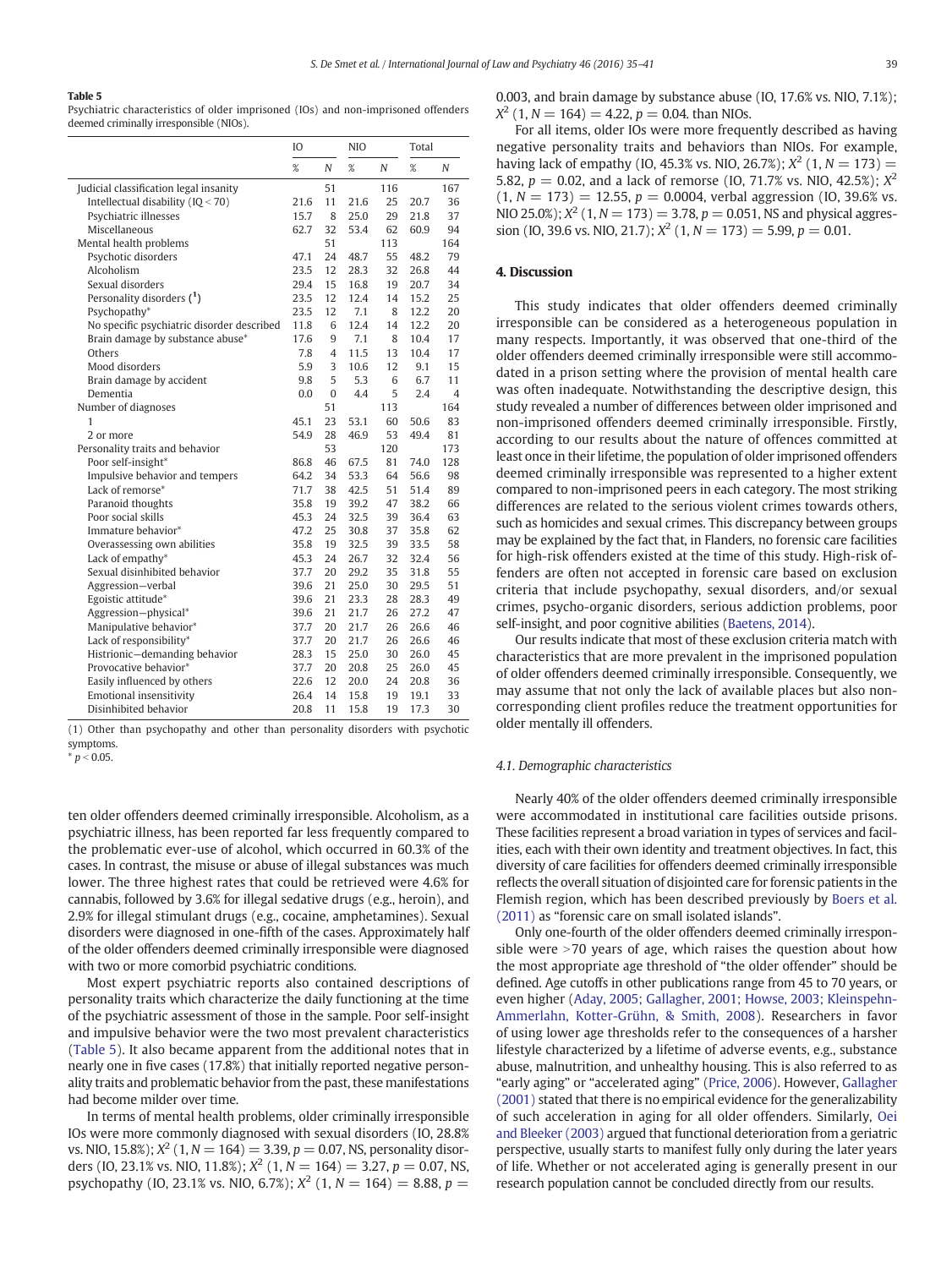# <span id="page-5-0"></span>4.2. Criminal characteristics

One-half of the older offenders deemed criminally irresponsible in this study had a history of at least one sexual offence and a quarter had been diagnosed with a sexual disorder. These were primarily offences committed against minors and one-fifth had committed homicides. In the main, this appears consistent with findings from Aday (2003), who stated that the majority of older males in state prisons are imprisoned for murder and sexual crimes. [Fazel and Grann \(2002\)](#page-6-0) reported that among (new) offenders deemed criminally irresponsible  $>60$  years of age, 25.7% and 22.9% had committed sexual offences and homicides, respectively. We found that one-third of the older offenders deemed criminally irresponsible had committed their first crime after the age of 50 years, whereas [Wahidin and Aday \(2010\)](#page-6-0) cited in Aday and Krabill (2013) found that nearly one-half of the older imprisoned offenders (≥50 years) were new older offenders.

# 4.3. Health characteristics

Physical deterioration caused by alcohol abuse is often present and may have an impact on a broad variety of health problems ([NIH, 2010\)](#page-6-0). These health problems were prominent in our study as well as hypertension, hypercholesterolemia, myocardial infarction, epilepsy, and diabetes, and are generally consistent with other findings involving older offenders (Colsher, Wallace, Loeffelholz, & Sales, 1992; Fazel, Hope, O'Donnell, Piper, & Jacoby, 2001; Hayes, Burns, Turnbull, & Shaw, 2012). In any event, 60.3% of the older offenders deemed criminally irresponsible in our study had experienced a problematic pattern of lifetime alcohol consumption. This is much greater than 15% of male and 12% of female older primary care outpatients in the community who regularly drank in excess of the limits as reported by Adams, Barry, and Fleming (1996). Our findings are more consistent with the results of [MacAskill et al.](#page-6-0) [\(2011\)](#page-6-0) who reported a problematic alcohol consumption in 73% of the cases among prisoners entering the prison system in general. From the same study, it appeared that the older age group (40–65 years) demonstrated a more habitual and addictive drinking behavior. Other studies showed that 86% of the older offenders in a maximum security forensic hospital had a history of alcohol abuse [\(Rayel, 2000\)](#page-6-0) and Curtice, Parker, Wismayer, and Tomison (2003) reported a rate of previous alcohol abuse in medium security of approximately 79%.

In addition to alcoholism, we found that nearly half of the older offenders deemed criminally irresponsible were labeled with a psychotic disorder. In approximately half of the population, a psychiatric co-morbidity was present. Comparing diagnostic rates is difficult because of the considerable differences in the composition of research populations in other studies. To illustrate this problem, [Fazel and](#page-6-0) [Grann \(2002\)](#page-6-0) reported that 31.4% of the older criminally irresponsible offenders (≥60 years of age) had psychotic disorders as a primary diagnosis; however, these offenders had been examined following crimes committed at a time when they were ≥60 years of age, which is not necessarily the case in our study.

Dementia was reported in 2.3% of our cases, which seems generally consistent with the pooled prevalence of dementia in the general European male population, as follows: 1.6% for 65–69 years, 2.9% for 70–74 years, and 5.6% for 75–79 years ([Lobo et al., 2000\)](#page-6-0). [Moll](#page-6-0) [\(2013:p.11\)](#page-6-0) stated that the prevalence of dementia among older prisoners remains largely undetermined. Again, comparisons between studies should be interpreted with caution. For example, in a population of older psychiatrically examined offenders (≥60 years of age), [Fazel](#page-6-0) [and Grann \(2002\)](#page-6-0) reported a 7.1% rate of diagnoses of dementia, whereas [Lewis, Fields and Rainey \(2006\)](#page-6-0) reported a rate of 44.4%.

# 5. Limitations

Although this study had strengths, such as the fact that a systematic screening method was used to explore the files of a largely understudied population, some weaknesses should be noted as well. Firstly, the comparison of our findings with other studies should be interpreted with caution, especially because inclusion criteria may differ considerably between studies according to place of residence, age threshold, whether or not a first offender, and whether or not labeled "criminally irresponsible". Secondly, the files that had been used in our study were specifically written for administrative juridical purposes rather than from a care or scientific perspective. In this respect we noted that some matters, such as medical issues, were not reported on a systematic basis and thus some of our findings are possibly more susceptible to underestimation.

# 6. Conclusion and recommendations

In this study, the characteristics of older offenders deemed criminally irresponsible in Flanders have been thoroughly studied. As data proved difficult to retrieve in the non-digital case files, a standardized and broad health screening of all new entering older prisoners, with a specific focus on aspects related to aging, would be relevant [\(Watson, Stimpson, & Hostick, 2004](#page-6-0)). Given our findings, screening should focus on problems that often remain undetected among older offenders, such as age-related physical problems (e.g., cardiovascular disease and diabetes), physical and mental consequences of alcoholism, institutionalization, loneliness, mental health problems, intellectual disabilities, and early signs of dementia or other cognitive impairments. We would certainly recommend screening prisoners > 50 years of age for signs of early aging. In fact, this is consistent with the idea to apply functional criteria to investigate aging in forensic populations, as suggested by Aday and Krabill (2013). We share another recommendation of the same authors, who stated that "sensitivity must be granted to inmate diversity and that care must be taken to ensure the climate is one conductive to supporting all offenders into their later adulthood years" (Aday and Krabill, 2013 [p. 207]).

#### Acknowledgements

The authors gratefully acknowledge the support of the Chairmen and staff of the four Flemish Commissions of Social Defense in Ghent, Vorst (Brussels), Antwerp, and Leuven.

This paper is part of a PhD project that was carried out in the framework of a scholarship for teaching staff assigned to the first author and which is financially supported by the Research Fund of the University College Ghent.

# References

- Adams, W. L., Barry, K. L., & Fleming, M. F. (1996). [Screening for problem drinking in older](http://refhub.elsevier.com/S0160-2527(16)30038-3/rf0005) [primary care patients.](http://refhub.elsevier.com/S0160-2527(16)30038-3/rf0005) JAMA, 276(24), 1964–1967.
- Aday, R. H. (2003). Aging prisoners. [Greenwood Publishing Group.](http://refhub.elsevier.com/S0160-2527(16)30038-3/rf0010)
- Aday, R. H. (2005). [Aging prisoners' concerns toward dying in prison.](http://refhub.elsevier.com/S0160-2527(16)30038-3/rf0015) Omega: Journal of [Death & Dying](http://refhub.elsevier.com/S0160-2527(16)30038-3/rf0015), 52(3), 199-216.
- Aday, R. H., & Krabill, J. (2013). [Older and geriatric offenders: Critical issues for the 21th](http://refhub.elsevier.com/S0160-2527(16)30038-3/rf0020) century. [Special Needs Offenders in Correctional Institutions. Vol. chapter 7](http://refhub.elsevier.com/S0160-2527(16)30038-3/rf0020), Sage [Publications.](http://refhub.elsevier.com/S0160-2527(16)30038-3/rf0020)
- Baetens, V. (2014). Forensisch zorgcircuit ZELZATE. [Psychiatric Hospital PC Sint-Jan-Baptist.](http://refhub.elsevier.com/S0160-2527(16)30038-3/rf0025) Boers, A., Vandevelde, S., Soyez, V., De Smet, S., & To, W. T. (2011). [Het zorgaanbod voor](http://refhub.elsevier.com/S0160-2527(16)30038-3/rf0030) [geïnterneerden in België.](http://refhub.elsevier.com/S0160-2527(16)30038-3/rf0030) PANOPTICON, 32(2), 17–38.
- Casselman, J., Cosyns, P., Goethals, J., Vandenbroucke, M., De Doncker, D., & Dillen, C. (1997). Internering. [Antwerpen: Garant Uitgevers nv.](http://refhub.elsevier.com/S0160-2527(16)30038-3/rf0035)
- Chiu, T. (2010). Its-about-time-aging-prisoners-increasing-costs-and-geriatric-release.pdf. New York: Vera Institute of Justice (Online available on: [http://www.vera.org/sites/](http://www.vera.org/sites/default/files/resources/downloads/Its-about-time-aging-prisoners-increasing-costs-and-geriatric-release.pdf) default/fi[les/resources/downloads/Its-about-time-aging-prisoners-increasing-costs](http://www.vera.org/sites/default/files/resources/downloads/Its-about-time-aging-prisoners-increasing-costs-and-geriatric-release.pdf)[and-geriatric-release.pdf](http://www.vera.org/sites/default/files/resources/downloads/Its-about-time-aging-prisoners-increasing-costs-and-geriatric-release.pdf)).
- Colsher, P. L., Wallace, R. B., Loeffelholz, P. L., & Sales, M. (1992). [Health status of older](http://refhub.elsevier.com/S0160-2527(16)30038-3/rf0045) [male prisoners: A comprehensive survey.](http://refhub.elsevier.com/S0160-2527(16)30038-3/rf0045) American Journal of Public Health, 82(6), 881–[884.](http://refhub.elsevier.com/S0160-2527(16)30038-3/rf0045)
- Cosyns, P. (2005). [Werkgroep Forensisch Psychiatrisch Zorgcircuit.](http://refhub.elsevier.com/S0160-2527(16)30038-3/rf0050) Syntheseverslag mei 2005 [\(pp. 13\). Syntheseverslag werkgroep.](http://refhub.elsevier.com/S0160-2527(16)30038-3/rf0050)
- Curtice, M., Parker, J., Wismayer, F. S., & Tomison, A. (2003). [The elderly offender: An 11](http://refhub.elsevier.com/S0160-2527(16)30038-3/rf0055) [year survey of referrals to a regional forensic psychiatric service.](http://refhub.elsevier.com/S0160-2527(16)30038-3/rf0055) Journal of Forensic [Psychiatry & Psychology](http://refhub.elsevier.com/S0160-2527(16)30038-3/rf0055), 14(2), 253.